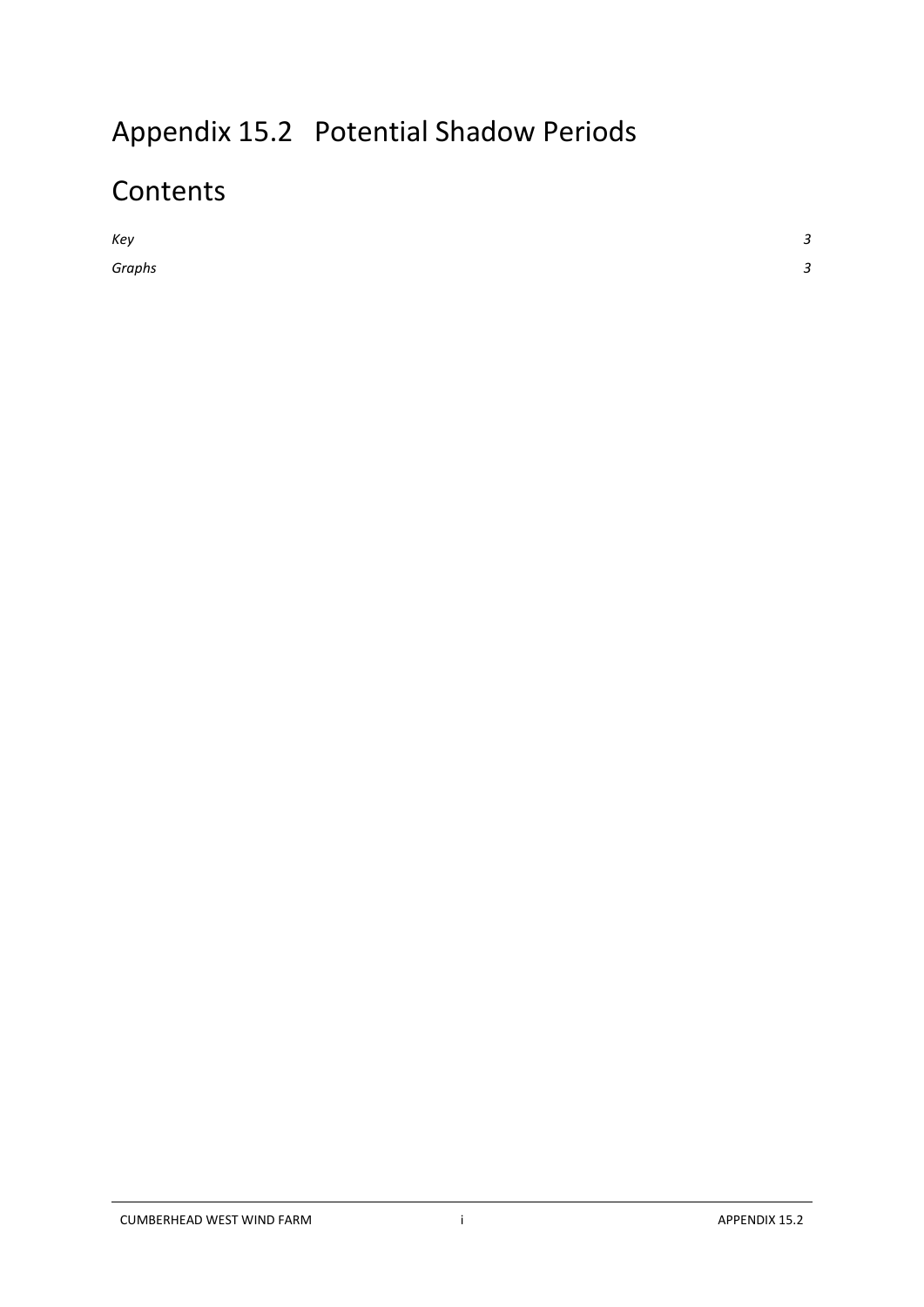This page is intentionally blank.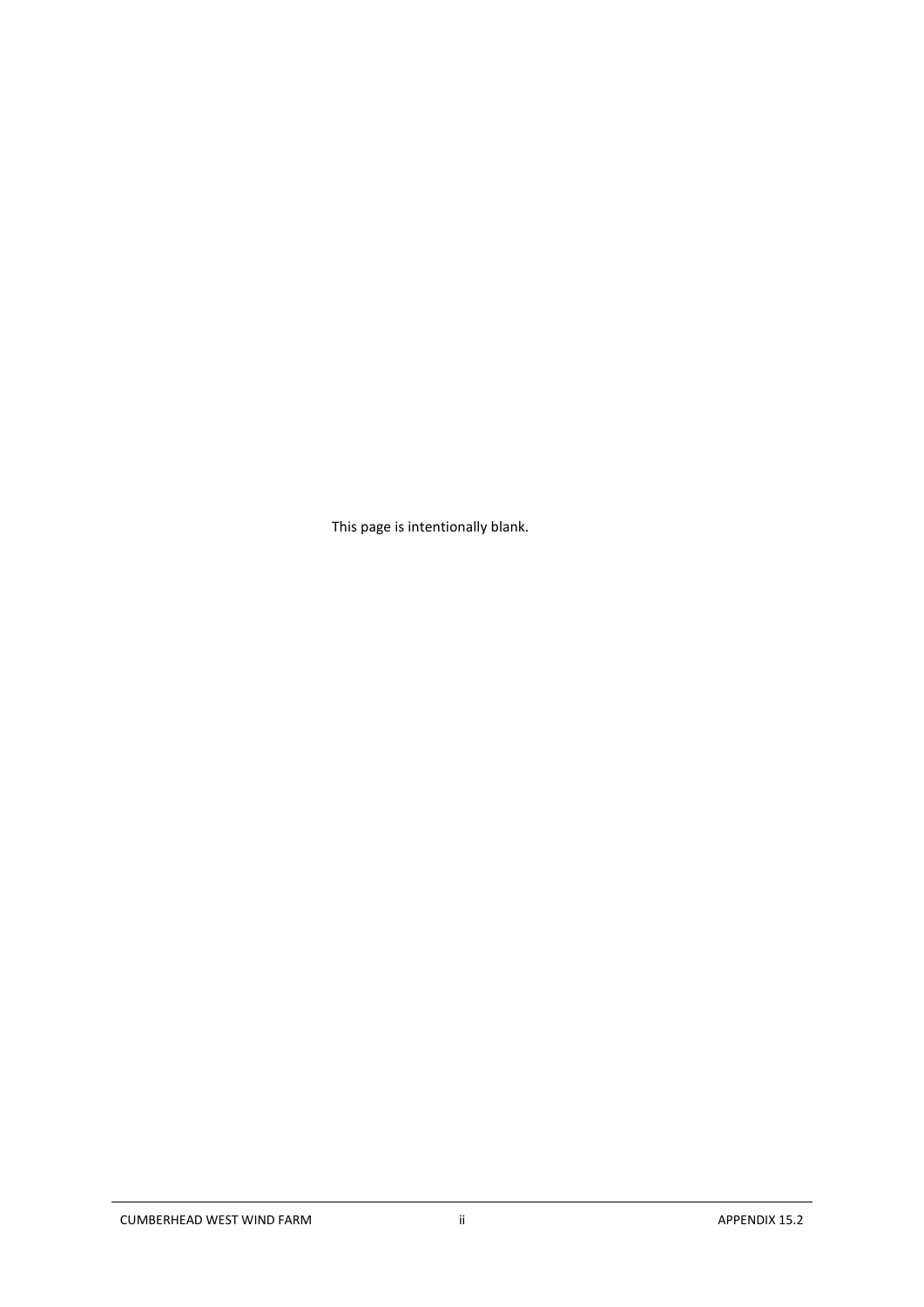## Appendix 15.2 Potential Shadow Periods

Graphs A15.2.1 to A15.2.10 below visually represent the potential periods when each receptor may experience shadow flicker during the operational phase of the Proposed Development. These are calculated using commercial software model WindPro Version 3.2 which takes into account the movement of the sun relative to the time of day and time of year predicting the time and duration of expected shadow flicker at each window of an affected receptor (refer to Chapter 15: Shadow Flicker). These graphs represent a worst case scenario assuming no mitigation.

<span id="page-2-0"></span>Key



### <span id="page-2-1"></span>Graphs



**Graph A15.2.1 Receptor 1: Logan Farm**

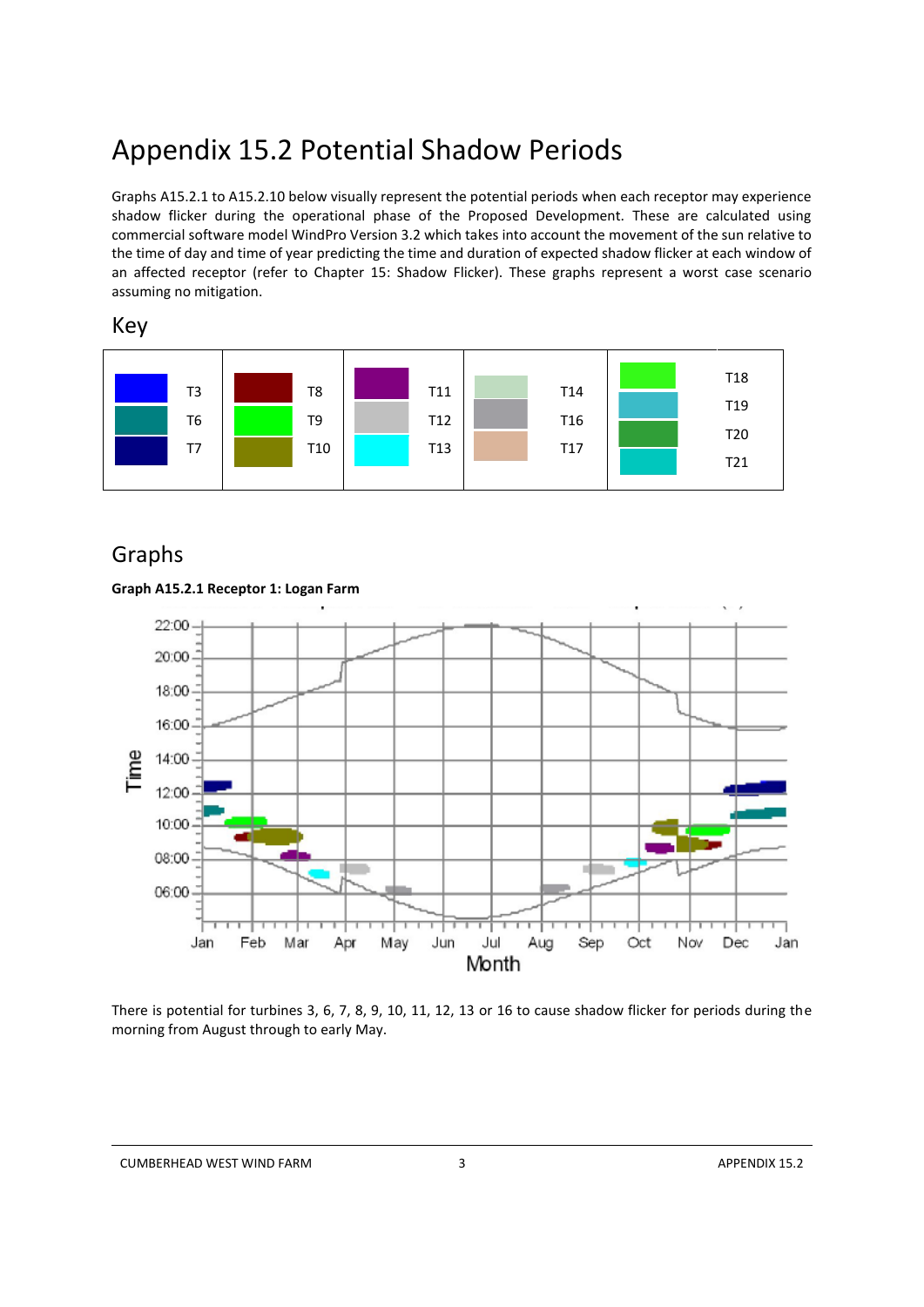**Graph A15.2.2 Receptor 2: Dunside**



There is potential for turbines 16 and 19 to cause shadow flicker for periods during the morning from mid-November through to early February.



### **Graph A15.2.3 Receptor 3: 1 Dunside Waterworks Cottage**

There is potential for turbines 16 and 19 to cause shadow flicker for periods during the morning from mid-November through to late January.

CUMBERHEAD WEST WIND FARM  $\begin{array}{ccc} 4 & 4 & 4 \end{array}$  APPENDIX 15.2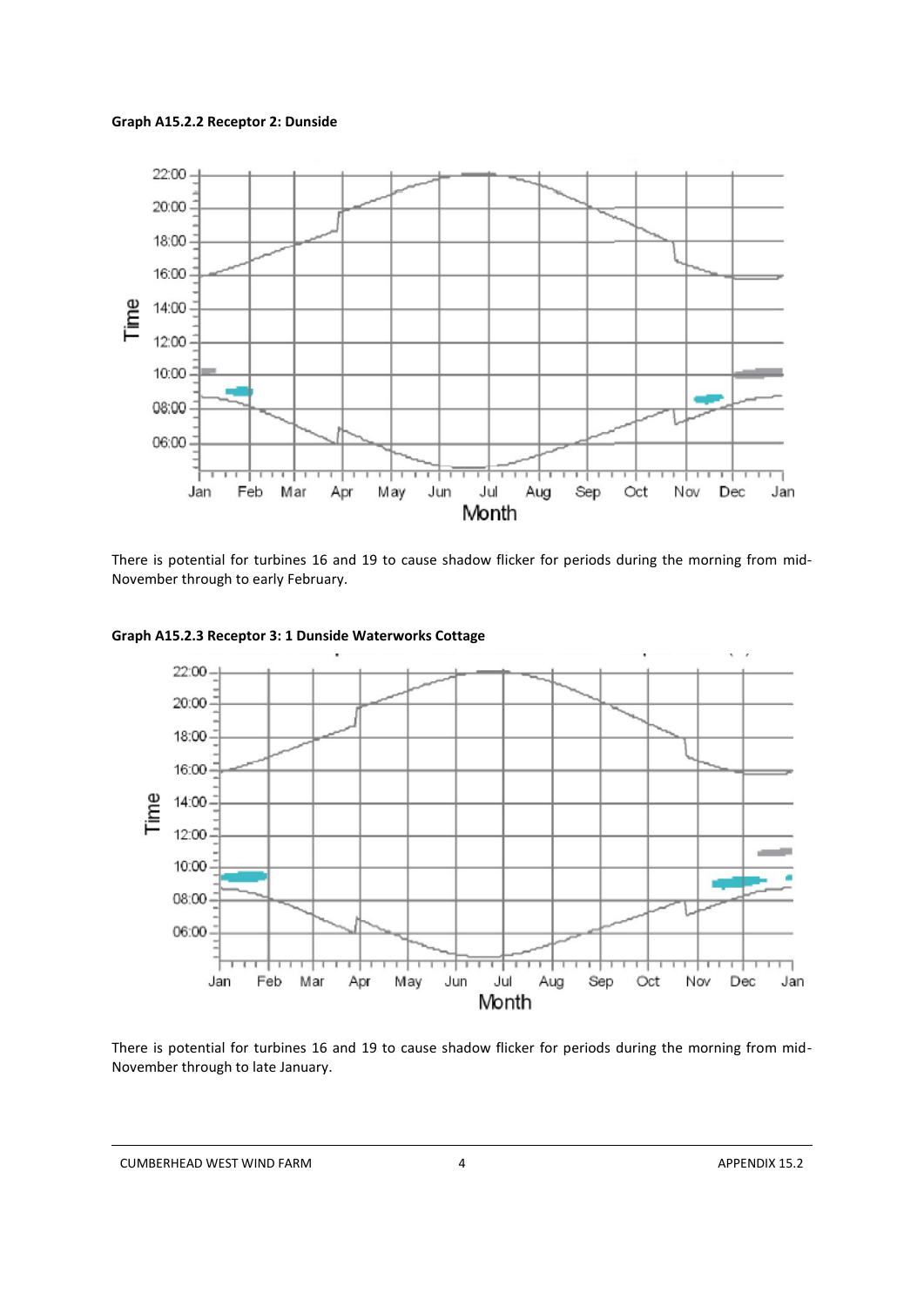**Graph A15.2.4 Receptor 4: 2 Dunside Waterworks Cottage**



There is potential for turbines 16 and 19 to cause shadow flicker for periods during the morning from mid-November through to early February.



**Graph A15.2.5 Receptor 5: Cleughead**

There is potential for turbine 19 to cause shadow flicker for periods during the afternoon from mid-November through to early February.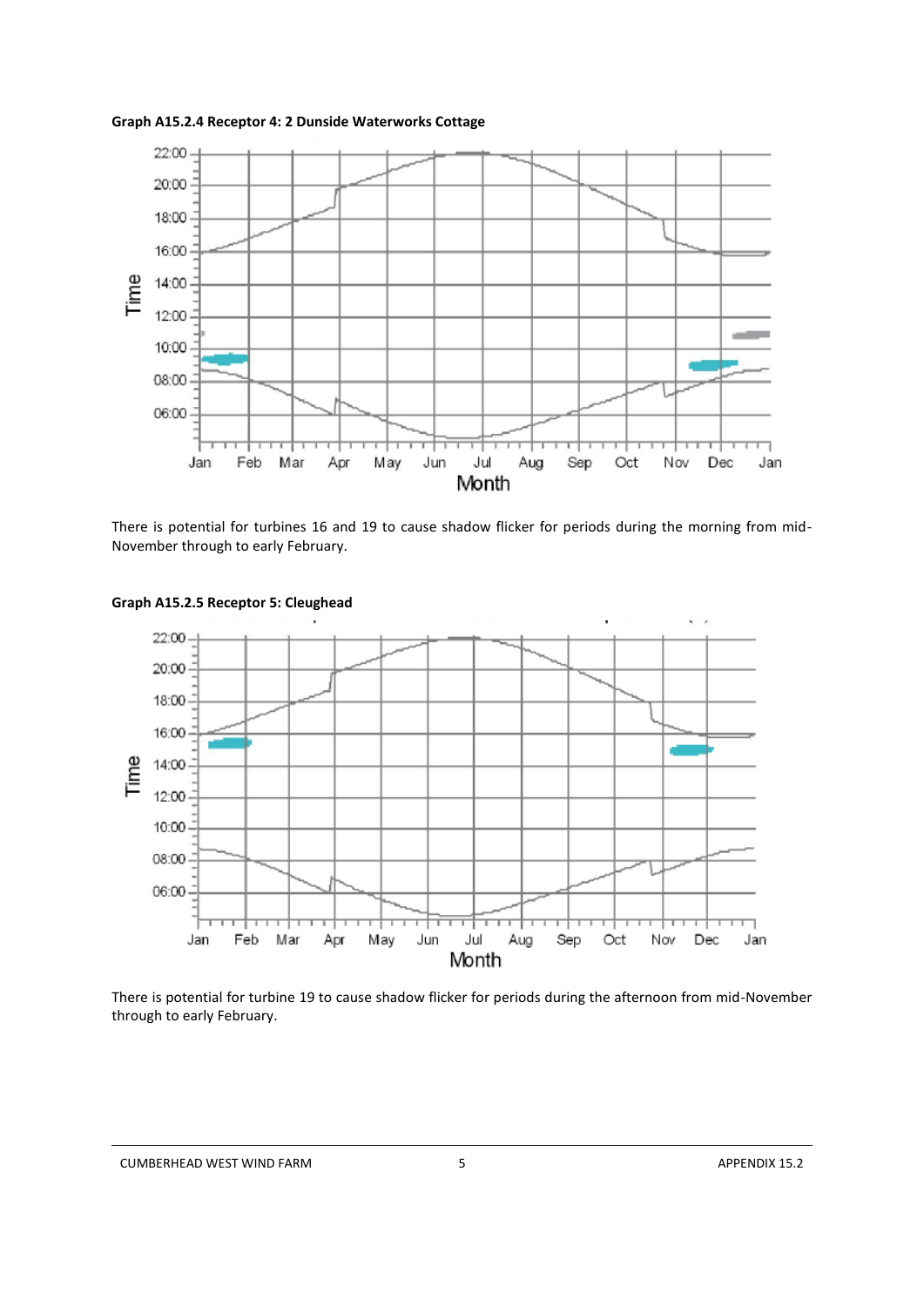**Graph A15.2.6 Receptor 6: Waterside View Birkenhead**



There is potential for turbines 17 and 19 to cause shadow flicker for periods during the late afternoon from October through to early March.



### **Graph A15.2.7 Receptor 7: Birkenhead Farm**

There is potential for turbines 17 and 19 to cause shadow flicker for periods during the late afternoon from late September through to March.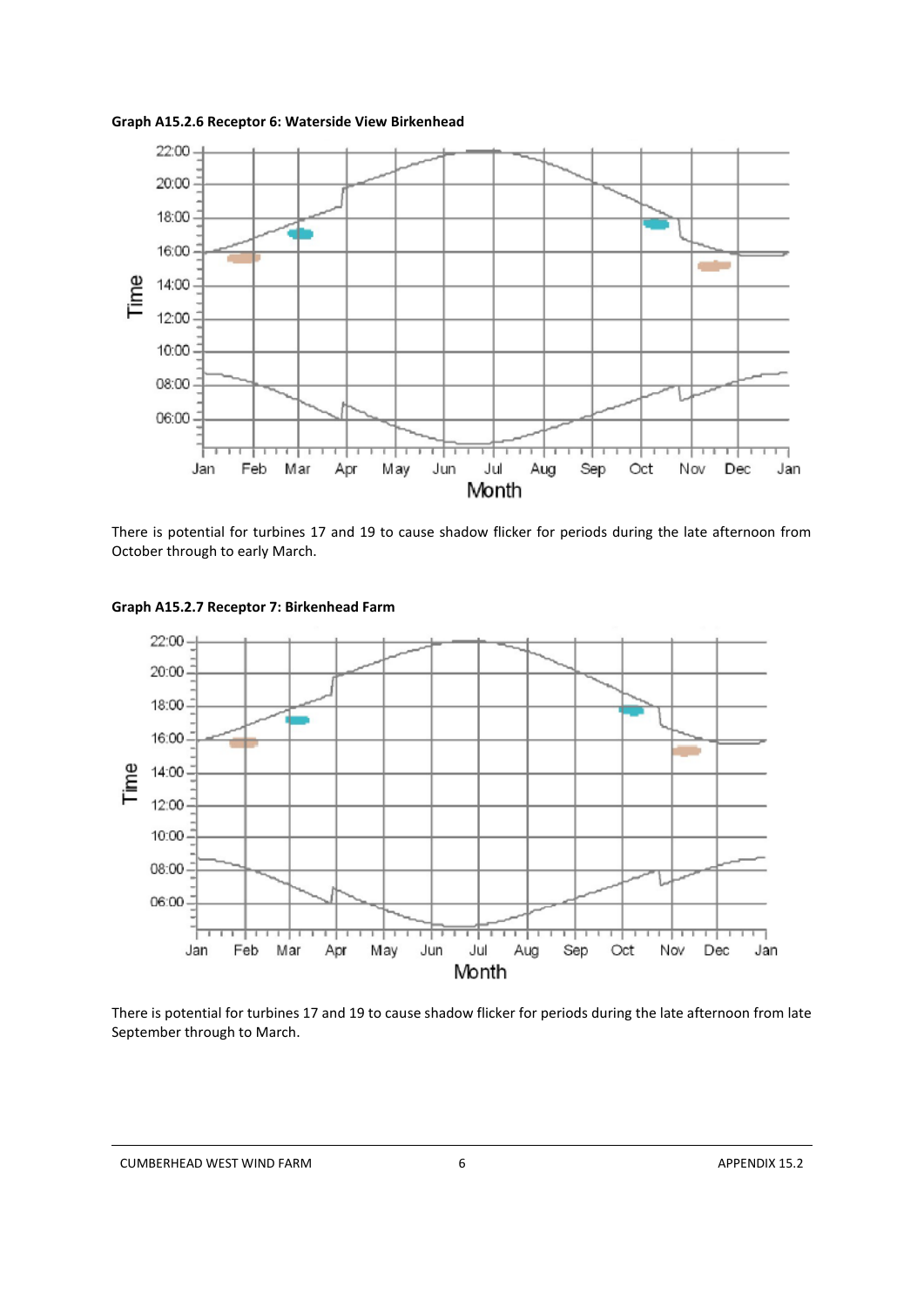**Graph A15.2.8 Receptor 8: Todlaw**



There is potential for turbines 17 and 19 to cause shadow flicker for periods during the early evening during March, April, August and September.



#### **Graph A15.2.9 Receptor 9: Broomknowe**

There is potential for turbines 17, 18, 20 and 21 to cause shadow flicker for periods during the evening from February through to early November.